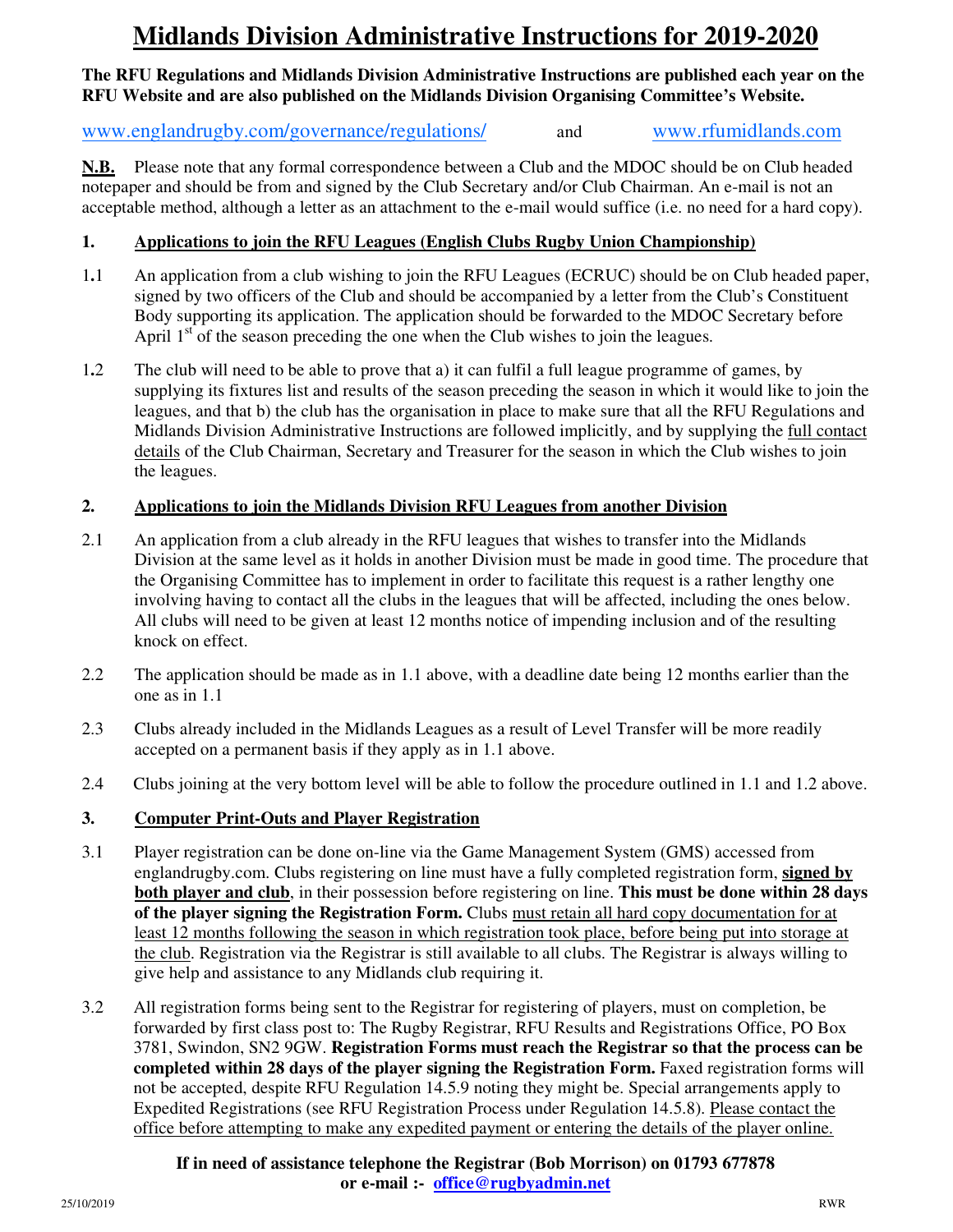- 3.3 An A4 stamped addressed envelope with the name of the club in the top left-hand corner must accompany requests for registration. An up-dated copy of the computerised list will then be returned to the club.
- 3.4 Clubs are advised to have an up to date copy of the computerised list at hand on match day, in order to check the names of the squad against the list of registered players, to ensure that unregistered players are not chosen to play or to be on the bench, and that the names are recorded accurately and legibly. This list and others can be obtained via the GMS.
- 3.5 The RFU Registrar will retain submitted player registration forms until the end of the season. These will then be sent to the RFU for storage.
- 3.6 Every club must appoint an officer and a deputy to be responsible for all registration matters. These officers must be fully aware of the RFU Registration of Players, Regulations and Operating Procedures. These are published annually and sent to Club Secretaries.

#### **4. Ground and Match Management**

- 4.1 It is the responsibility of the home club at all levels to ensure that spectators do not encroach on the playing enclosure. Suitable barriers should be erected to ensure compliance with this Rule. At Levels 5, 6 and 7 technical areas in accordance with Regulation 13.7.3 (b) should be provided. Regulations 13.7.6 to 13.7.8 should be adhered to. However, where a club Committee at Level 5 or below is satisfied that it is impractical or unnecessary for barriers to be erected this requirement may be waived. (This applies particularly to clubs playing on school or local authority pitches) **If the Home club's Referees Society insists on the use of barriers then the Home club must comply.**
- 4.2 In the interest of safety, Regulation 13.7.9 regarding the use of floodlights will apply. However, by mutual agreement of the clubs involved, lights may be turned on at half time or in a long injury break, if this will save the game from being abandoned for bad light.

# **5. Postponed Games**

- 5**.**1 No ECRUC League or RFU Cup game may be postponed/cancelled without first having the consent of the League Secretary/Cup Administrator (or MDOC Officer if the League Secretary/Cup Administrator is uncontactable). **If a game is to be postponed/cancelled, then both clubs involved in the game must inform the League Secretary/Cup Administrator (MDOC Secretary Roger Rees)** (or an MDOC Officer if the League Secretary/Cup Administrator is unavailable) **of the possibility as soon as possible. The administrator will then confirm this arrangement to First Eleven Sports directly**. A lack of communication with the administrator(s) on this matter will result in the club(s) being fined £25. Once the League Secretary/Cup Administrator (or MDOC Officer) has agreed the postponement then the **Home club must also** make sure that First Eleven Sports is informed of the postponement/cancellation as a matter of normal reporting of results procedure, not forgetting to also inform the referee and the Home club's Referees Society. In the RFU KO Competitions, any club failing to honour a game will be fined £100 and excluded from any future RFU KO Competition to which the club would have been eligible to enter until the club has served a one season exclusion for defaulting.
- 5.2 Clubs will be deducted 5 Championship points if they unjustly fail to honour a league game. These games and other postponed games must be played on the next available non RFU League/non RFU KO Competition weekend. **This rule will be strictly enforced**. The weekend(s) highlighted in red on the Structured Season for the Midlands will be deemed **not** to be "a next available weekend" unless, by mutual agreement, two clubs decide to utilise this weekend. **EASTER WEEKEND WILL BE DEEMED TO BE "A NEXT AVAILABLE WEEKEND".**
- 5.3 Rearranged league games take precedence over all other competitions **except** RFU National KO Competitions. (This also means that these Saturday games also take precedence over other games that might be arranged by a Constituent Body or Domestic Union on a Sunday)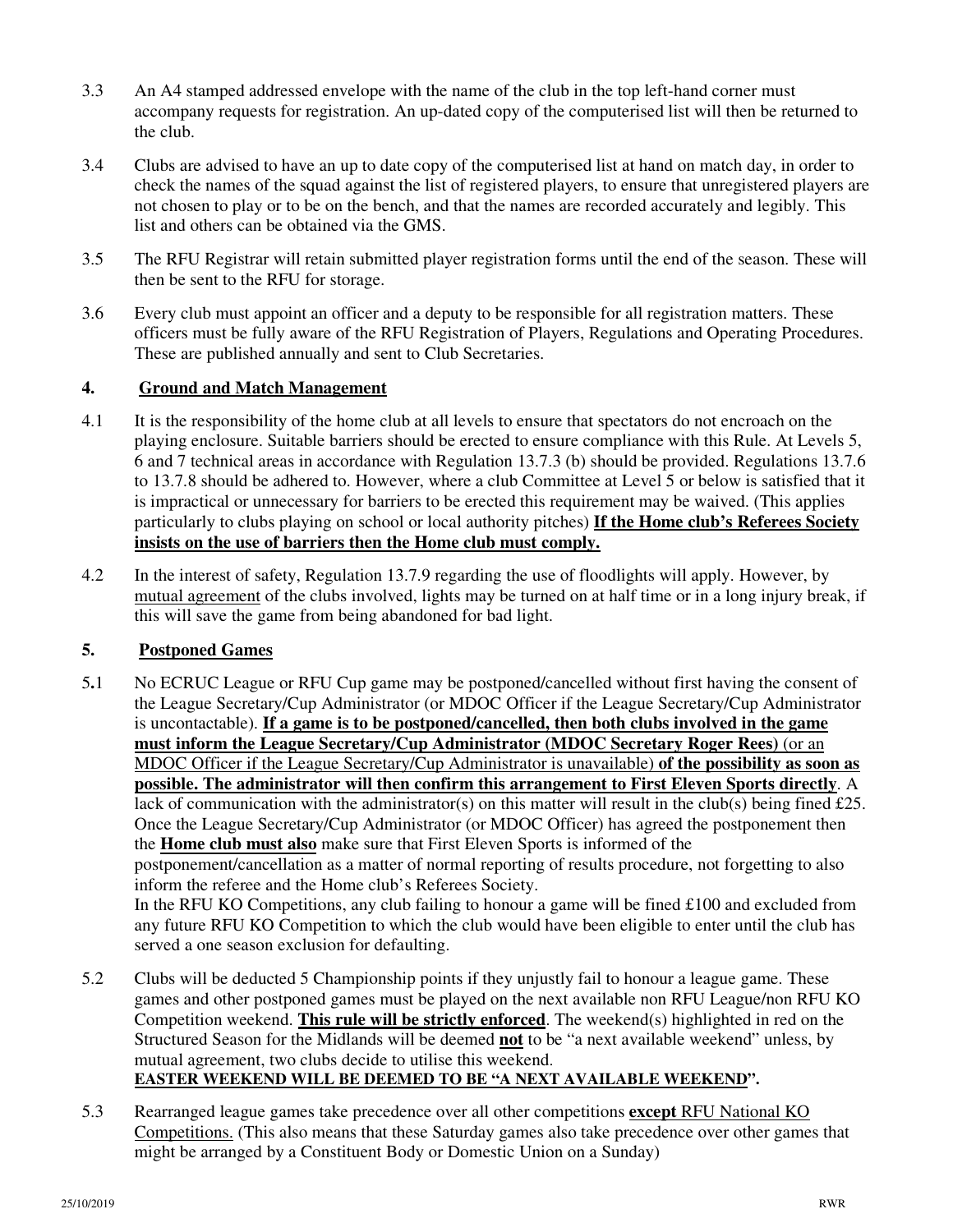- 5.4 If a League or RFU Cup game is justifiably postponed the League Secretary/Cup Administrator will need to give the clubs at least 6 days notice of the date of the rearranged game. The League Secretary/Cup Administrator will notify First Eleven Sports and the clubs involved of the new date for the match, at the same time notifying First Eleven Sports of the postponement. If at least 6 days notice of the new date cannot be given, then the clubs will play on the next available free date. The home club will ensure that the local Referees Society is made aware of the new date, so that a referee may be appointed in good time.
- 5.5 A club may not postpone a League game because of lack of availability of its ground. In such circumstances the game may be brought forward, or in the first half of the season the fixture may be exchanged with the corresponding fixture in the second half of the season. In the second half of the season an attempt to seek an alternative venue should be made, and if unsuccessful, a ruling will be made by the League Secretary/ Divisional Organising Committee. Any swapping of the original venues must be done through the League Secretary/Divisional Organising Committee and not wholly by the mutual agreement of the clubs involved. The administrator(s) **must** authorise the swapping. If there is no agreement between the clubs to a swapping of venues then the default will be the original venues published.
- 5.6 A club whose home ground is considered to be unfit to play on should arrange for an inspection of the pitch by their ground staff, preferably on the morning of the game. The inspection should be carried out with a Club Officer in attendance, and preferably with a local member of the Home side's Referees Society also present. It would help matters if the Home club also invited a representative of the visiting club to attend the inspection (where the journey is not prohibitive) in order to keep matters transparent. Photographs of the problem areas should be taken, so that the League Secretary/DOC has the evidence to refer to, if a query arises as a result of a decision to postpone. The consent of the League Secretary/Cup Administrator/Divisional Organising Committee must then be obtained if the decision is to postpone.

# 6. **Notional wins – Insufficient players.**

- 6.1 At Level 5 and below, if on the first occasion a team is required to replace a front row player with a replacement front row player and it cannot do so, then uncontested scrums will be ordered and the non offending team will be deemed to have won the match by 4 tries (20-0) i.e. 4 Championship points plus a bonus point. The offending team **may**, in addition to losing the match 0-20, be deducted **5**  Championship points (see RFU Sanction Guidelines – Front Row – insufficient suitable players).
- 6.1x **Exception** In **M4E(N)** in the 2019-2020 season, **in league matches only**, teams will be able to start a league match with only three front row players available in the squad. If on the first occasion a team is required to replace a front row player and it cannot do so, then uncontested scrums will be ordered and the game will continue. The side causing uncontested scrums will then be required to play the remainder of the game with one player fewer until the front row forward who left the field becomes available to play again. There will be no further sanction and the result at the end of the game will stand. This is a trial in deregulating Regulation 13 Appendix 2 Clause 14(b) for clubs at Level 9 & below voted for by the clubs in **this league only**.
- 6.2 When a club at Level 8 or below is unable to select a team from its list of registered players, they should offer to play the game as a friendly, using unregistered or borrowed players, or with uncontested scrums. If the non offending club turn down the offer to play or indeed arrange to play the game as a friendly the League Secretary will then be able to award the game to the non-offending club as a notional 0-0 win and 5 Championship points added to their record. Failure to give this option of playing the game as a friendly (by the club short of players), resulting in the game not being played, will mean that the failure to play will be considered an "unjust" cancellation, and will result in the deduction of **5** Championship points from the offending club's record. The League Secretary must be informed of the possibility of this event occurring as soon as possible and certainly before the game is due to be played. **The League Secretary** (or an MDOC Officer if the League Secretary is unavailable) **must, as soon as possible, confirm this arrangement to First Eleven Sports directly**.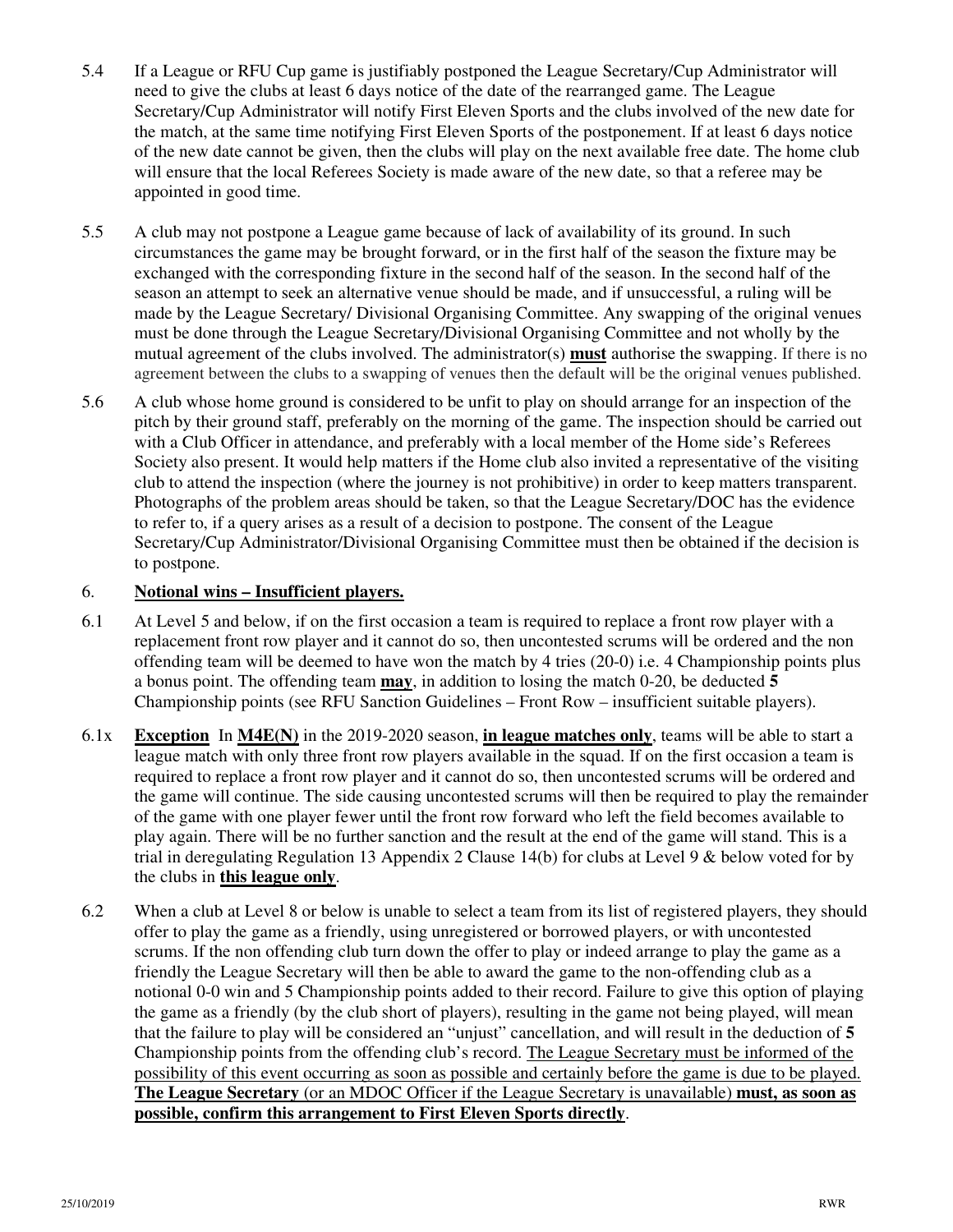- 6.3 At all other Levels clubs are expected to be of a standard that should not require the use of non registered or borrowed players. A fixture cancellation through lack of players will be considered "unjust" and **5** Championship Points will be deducted from the offending club's record. The game will be played on the next available weekend. Repeated offences might result in further disciplinary action. (See RFU Regulations)
- 6.4 Any club which gives away more than 20% of its league games as notional wins to its opposition during the season may find that it will be sanctioned by the MDOC with disciplinary action taken / a possibility of being relegated by one or more leagues / a possibility of being expelled from the leagues / the Club's record being reported to the RFU.
- **7. League free weekend** (Please consult the Structured Season for the Midlands 2019-2020 sheet)
- 7.1 **Remember:** In season 2019-2020, the weekend(s) highlighted in red will be "free" and will be deemed **not** to be "a next available weekend". **Easter weekend WILL be a "next available weekend", so please remember to claim it in time if you want it to be "free" of any rearranged league games.**
- 7.2 Clubs in 12/11 club Leagues may request that **1** specific non League Saturday be not designated as "a next available Saturday" for rearranged league games. Clubs in 10/9 club Leagues may designate **2** such Saturdays. Clubs in 8/7 club Leagues may designate **3** such Saturdays**. Clubs in 14/13 club Leagues**  will not be able to request any such Saturdays. (Note that this only applies to league matches and does not apply to RFU KO Cup matches and Playoff matches.) This request must be made officially in writing, on Club headed notepaper, by the Secretary of the Club, to the Secretary of the MDOC at least 8 weeks before the non- League Saturday so designated. An e-mail is not an acceptable method, although a letter as an attachment to the e-mail would suffice. League Secretaries are not empowered to grant requests of this nature.

# **8. RFU KO Cup Competitions**

- 8.1 The RFU National Cup Regulations apply in general to the administration of these competitions by the MDOC. The number of replacements allowed in the KO Cup Competition games, whilst the MDOC administers the proceedings, will be **three (3)**, as in league matches at the same level. (In the **Junior Vase only** teams will be able to select '**up to five (5)** replacements', as they are permitted to do in the leagues) In the **Midlands Finals** however, **seven (7) replacements will be allowed.**
- 8.2 The MDOC will administer the RFU KO Cup Competitions at Level 7 Intermediate Cup, Level 8 Senior Vase and Levels 9 & below – Junior Vase, up to and including the Quarter Finals stages (Midlands Finals). The RFU will administer the Competitions from the Semi Finals through to the Finals of the National Competitions.
- 8.3 The National Cup Competition games will take precedence over rearranged RFU League games and all Constituent Body Competition games.
- 8.4 Electronic Match Cards will be used and it will be the Home side's responsibility to make sure that the fully completed card is submitted within the time limits specified. When the RFU takes over the administration of the Competitions from the MDOC, arrangements may differ. Duly completed Official Match Result Cards **not arriving electronically** for checking, may result in the club being disqualified from the Competition.
- 8.5 The use of unregistered players will be as allowed in Instruction/Rule 10.4

# **RFU Regulation 13.4.1 does not apply in the RFU Junior Vase KO Competition National Semi Final & Final matches as these are under RFU jurisdiction.**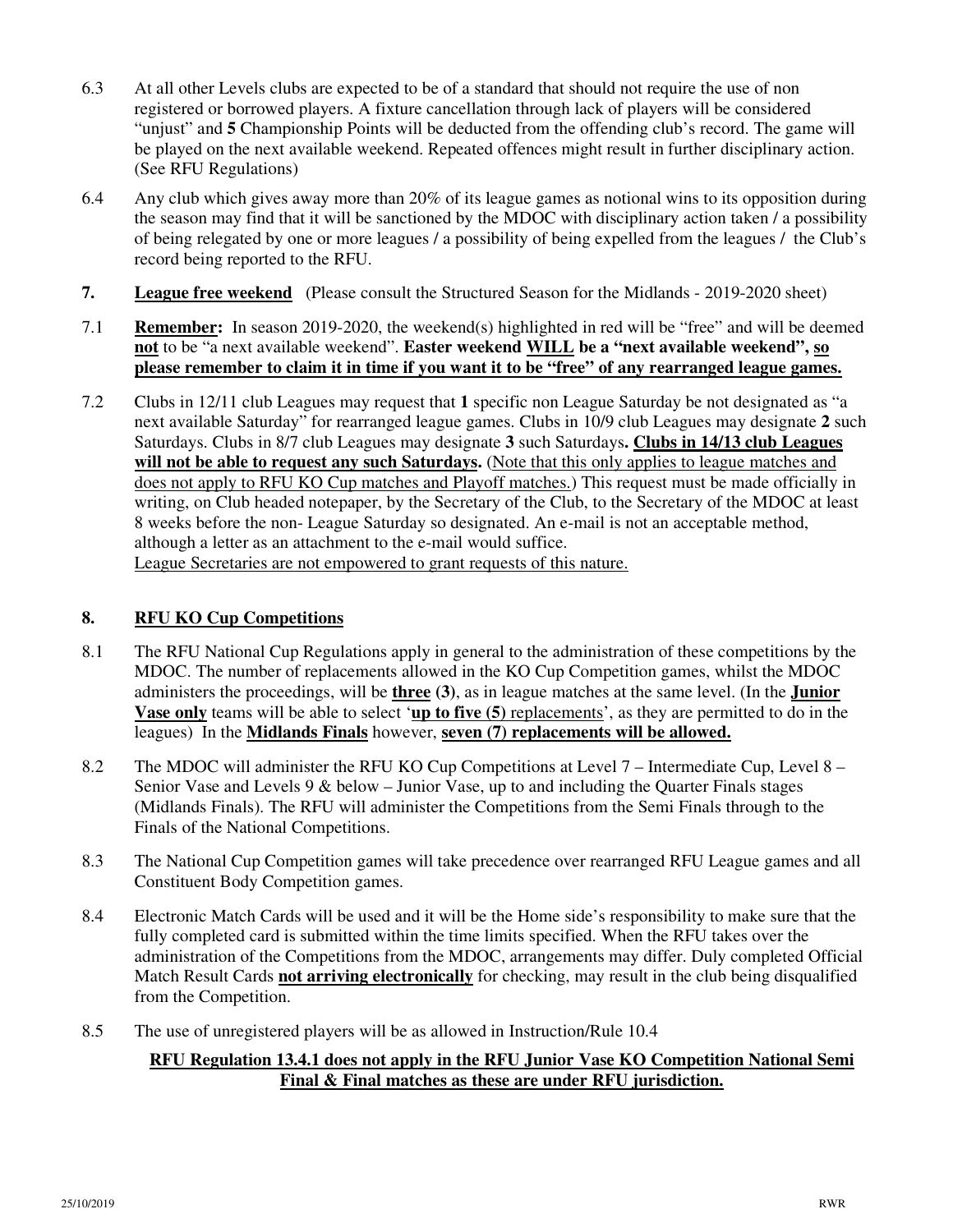#### **9. Kick-off Times for League & RFU KO Cup Matches**

9.1 The MDOC has decided that the normal kick-off times for RFU League and RFU KO Cup Competition matches will be **2:15** pm. in November, December, January and February (the default time), and **3:00** pm. at all other times (the default time). Either kick off time may be earlier, or later, by mutual agreement between the clubs, otherwise the kick off time will be the default time.

 For clubs which have informed the MDOC Secretary and League Secretary in writing prior to the start of the season of their desire to kick off all their home games at a different time other than above, the MDOC's consent will be forthcoming. **This must be an annual request**. Once the MDOC's consent has been given the home side must communicate this decision to all of its opposition pre season and not leave it to a week by week notification, other than the usual pre match confirmation that all clubs tend to do.

When floodlights are required to make sure that games can be completed after a full 80 minutes of playing time (i.e. 3:00pm kick offs in the middle months of the season), clubs must comply with RFU Game Regulations 13.7.9 (Floodlights).

A club playing games under floodlights must provide the MDOC with a copy of a lux certificate, no more than three years old, in order to confirm the performance criteria outlined in Regulation 13.7.9

9.2 In RFU KO Cup Competition matches, earlier kick off times may be necessary in the event that after 80 minutes of play the result is a draw and extra time of 10 minutes each way needs to be played. Clubs need to mutually agree to have an earlier kick off time to cover this eventuality.

#### **10. Electronic Match Result Cards**

 Please note that **in season 2019-2020 all clubs at all Levels** will be using the RFU's Electronic Match Cards system. This will be a compulsory requirement and is the final stage of introducing the system to the game as a whole. The EMCs at Level 5 and below will require clubs to provide the basic information that was required on the hard copy cards i.e. names of the squad, front row players identified, and the number of tries and points scored by both sides. Any additional information inputted by a club is not compulsory.

**Team line-ups** must be in "**Confirmed**" status **at least** 15 minutes before kick off. Any necessary alterations to the EMC after this time must be done via an MDOC administrator (League Secretary or MDOC official).

#### 10.1 **The EMC must be submitted to the League Secretary within 24 hours of the game being played, or by 5:00 pm on a Sunday afternoon, if the game is played on the traditional Saturday afternoon.**

- 10.2 The sanction for failure to complete the Electronic Match Result Card within the time limits specified above will be a fine of £25.
- 10.3 Clubs wishing to query any "missing" bonus points in the published League Table of their League need to do so to their League Secretary expeditiously. Bonus points awarded incorrectly will be deducted as soon as the error is brought to the League Secretary's attention, with the affected club having 14 days in which to request a review of the decision by the MDOC. At the end of the season that notification period will be reduced to 7 days.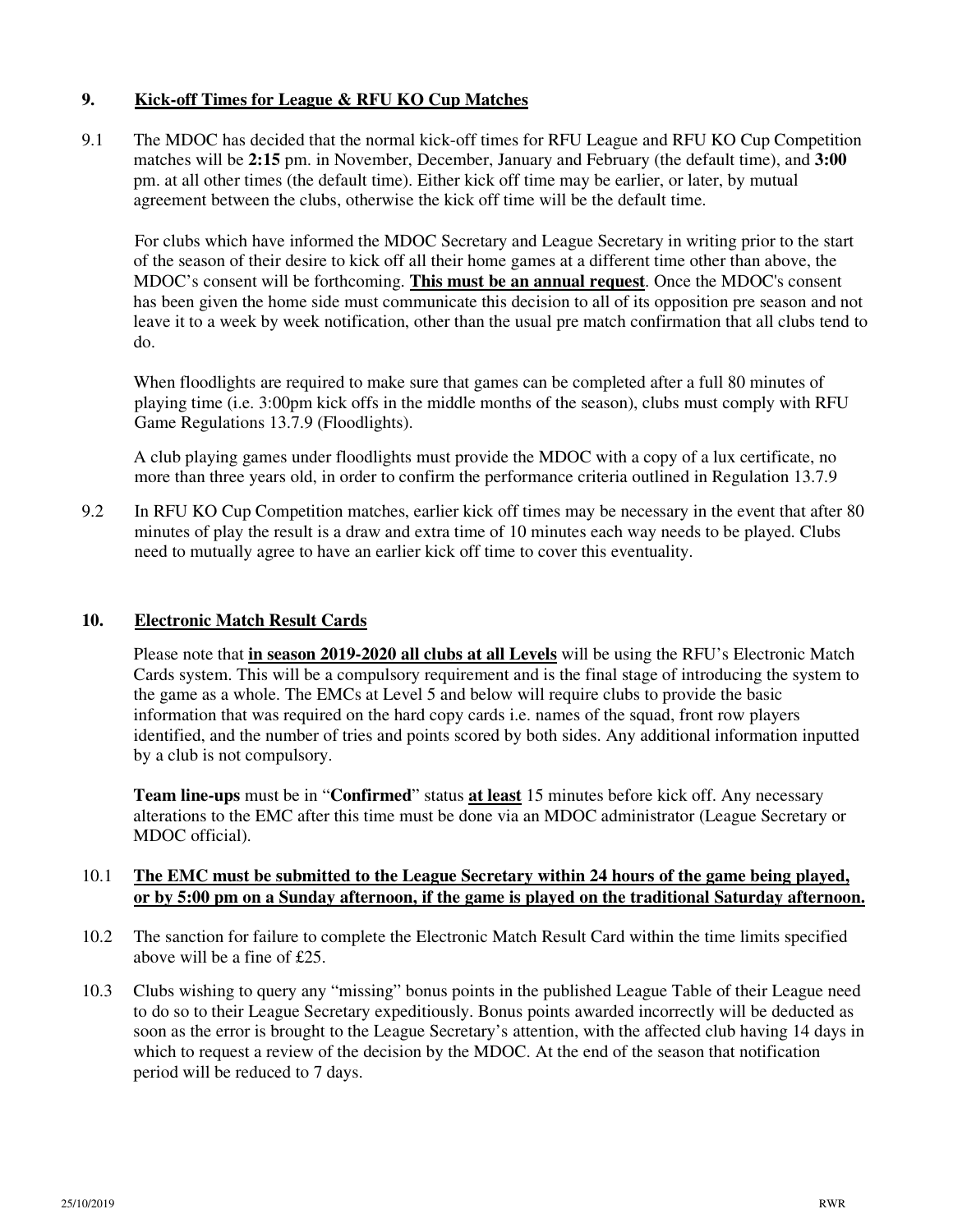10.4 The Regulation allowing 2 unregistered players to be on the EMC **will only apply at Level 9 and below**, subject to the conditions in RFU Regulation 13.4.1 being followed. This Regulation states that 2 unregistered players may be selected provided they are eligible for registration and do not play on a second or subsequent occasion until correct papers are lodged with the Registrar or in the case of online Registration the procedural obligations have been fulfilled; and such players are not Effectively Registered with another club and are identified on the Electronic Match Result Card as not having Effective Registration and with their date of birth. The sanction for not complying with this Regulation will be a deduction of 5 Championship points for a League offence (or disqualification from the RFU KO Junior Vase if the Regulation is broken in the Junior Vase Competition). RFU Regulation 13.4.1 will also apply in RFU Junior Vase matches up to and including the Midlands Final. This Regulation treats League and RFU Junior Vase matches as one and clubs will not be able to use this Regulation once for the League and once for the RFU Junior Vase.

#### **RFU Regulation 13.4.1 does not apply in the RFU Junior Vase KO Competition National Semi Final & Final matches as these are under RFU jurisdiction.**

- 10.5(a) A club will be deducted **5** Championship points when an unregistered or an ineligible player appears on the Electronic Match Result Card (Instruction 10.5 excepted). The sanction of a 5 Championship points deduction will be applied, whether it is a single player default or whether it is a default of more than one player, on the same Electronic Match Result Card. In RFU KO Competition matches the club will be disqualified from the current season's Competition.
- 10.5(b) A club shall be deducted at least **20** Championship points on each occasion that deliberate false information has been provided on the Electronic Match Result Card. This will be in addition to any points which may be deducted if the players in the squad were ineligible to play. Under this Regulation **5** Championship points will be deducted for **each** unregistered/ineligible player a club has on its Electronic Match Result Card (Instruction 10.5 excepted). In RFU KO Competition matches the sanction will be immediate disqualification from the current Competition and probable further sanction decided by the Organising Committee.
- 10.6 In the event of a game being deemed to be abandoned under Regulation 13.6.7 (a) or (b) and also when Regulation 13 Appendix 2 (Uncontested Scrums) comes into play, it is the responsibility of the clubs to state on the EMC the exact time of abandonment, the match score at the time and the reason for the abandonment. This is particularly important for games having to go to uncontested scrums. The clubs must **telephone** the League Secretary **on the day of the match**, to inform him of the circumstances causing uncontested scrums or any abandonment of the game.
- 10.7 At any time, whether due to weather conditions or for any other reason, when an English Clubs Rugby Union Championship (ECRUC) League game or an RFU KO Cup Competition game finishes earlier than the stipulated full 80 minutes of play (or 100 minutes in the case of extra time) timed by the referee, then the game is deemed to be abandoned and RFU Game Regulation 13.6.7 applies.
- 10.8 RFU Game Regulation 13.6.8 (a) and (b), regarding Notification to the League Secretary, must be followed by the two clubs involved when 10.7 or 10.8 occur.

# **11. "Rolling" Substitutions (Replacements) at Levels 5 and below**

- 11.1 Rolling Substitutions are governed by RFU Regulation 13. Appendix 2 (See RFU Website and Handbook for further clarification of what is and what is not permitted).
- 11.2 Clubs are reminded of their responsibility to help manage such replacements within the Regulations.
- 11.3 At Levels 5 to 8, up to a maximum of 3 players may be named as replacements and players will be allowed to "roll on and roll off" to the maximum of interchanges allowed by RFU Regulation.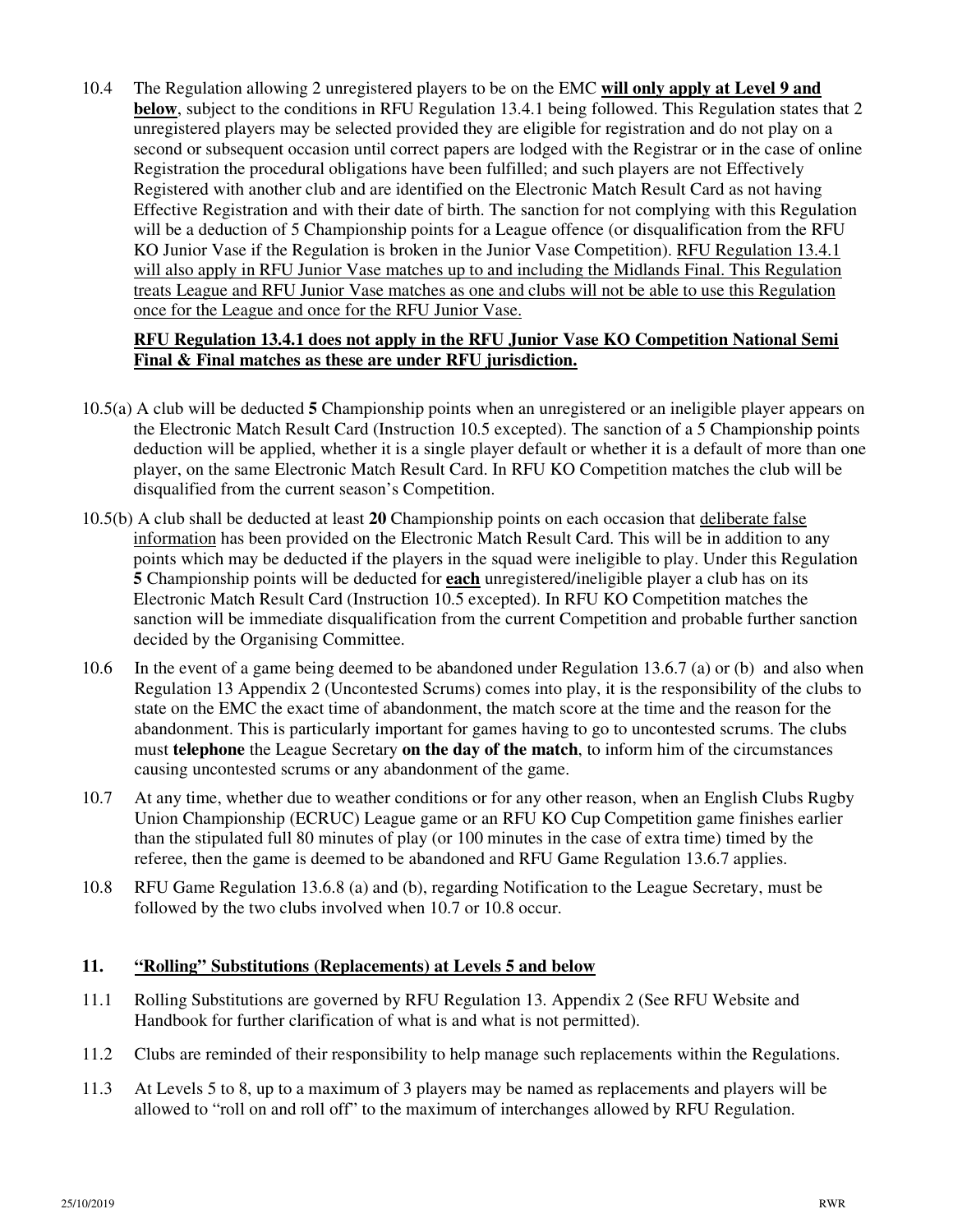- 11.4 At Levels 9 and below, up to a maximum of 5 players may be named as replacements and players will be allowed to "roll on and roll off" to the maximum of interchanges allowed by RFU Regulation. This will mean teams will be able to maintain 15 players a side on the field of play at all times (unless a red or yellow card has been issued), other than when the game has moved to uncontested scrums when the side causing the uncontested scrums plays with 1 player fewer.
- 11.5 At Level 9 and below there is no compulsion to have 5 replacements and sides do not have to have equal numbers of replacements.
- 11.6 Replacements will be made, with the referee's permission, at stoppages of play, with players entering the field of play from the halfway line.
- 11.7 At Levels 5 to 10 the requirement to have **one** replacement front row player within the squad is still necessary, so that at the first time of asking a side can replace a front row player in order that the game carries on with contested scrums. At Level 9 in **M4E(N) only** this will not be necessary.
- 11.8 Rule 11.4 is not intended to encourage clubs to pick the maximum number of replacements for league games to the detriment of turning out a second or third XV.

#### **12. Notification of Results**

- 12.1 Club Secretaries are responsible for their Club's compliance with the rules regarding notification of results to the league secretary and or any results agency (to include W/D/L, tries count, bonus points won, points for and against, and whether a postponement or a cancellation occurred).
- 12.2 Home clubs must notify **The Midlands Results Service on 0121 663 6631 or text 07797 800102 with the result or update the GMS** (to include W/D/L, tries count, bonus points and points for and against) as soon as possible after the game, but **before the 5:30 p.m. deadline** on a Saturday. **When a game is played at any time other than a Saturday afternoon the result must be reported, or the GMS updated, within 30 minutes of the end of the game.** If an injury or extra time is likely to delay the result being reported on time, then a telephone call to notify The Results Service before the deadline will help to prepare them for a late result, and probably keep your Club off the fines list.
- 12.3 Home clubs must not only comply with the rules and regulations, but must also, when notifying the result to The Results Service or updating the GMS, give the tries count, points for and against and any bonus points won by either side scoring four or more tries on the day of the match . *[Four points are awarded for a win. Two points are awarded for a draw. A bonus point is awarded to any side scoring four tries and a bonus point is awarded to any losing side that loses by seven points or fewer.]*
- 12.4 Failure by the Home club to notify the results (to include W/D/L, tries count, points for and against, and bonus points won where applicable) to **The Results Service Tel: 0121 663 6631 or text 07797 800102**, or to update the GMS by **5:30** pm on a Saturday (or within 30 minutes of the end of the game on other days), or to submit the Electronic Match Card within the time limits specified, will incur an immediate fine of £25. Championship points may also be deducted. EMCs that are not submitted will mean that vital information is not reaching the League Secretary/Cup Administrator. Vital information not reaching the League Secretary/Cup Administrator (MDOC Secretary) within the time scales notified in 10.1) will be deemed **not** to have been sent. The EMC will still need to be submitted by the Home club following notification of non arrival, so that the checking process is not compromised. Offending clubs will be notified by the League Secretary/Cup Administrator of the fine imposed and of any further sanctions applied for the non arrival of the EMC.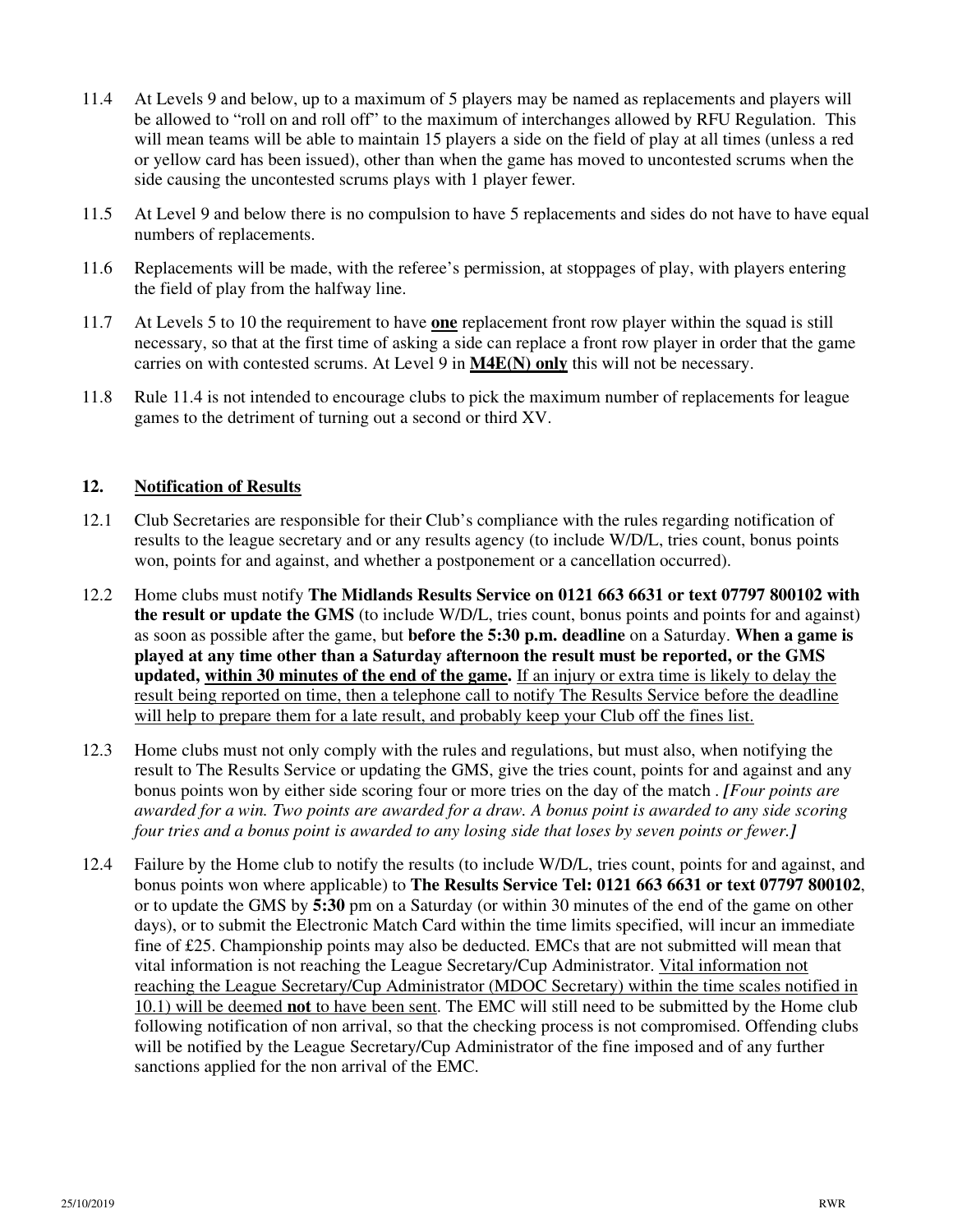#### **13. End of season "dead rubbers"**

- 13.1 Unplayed and rearranged league matches up to and including the month of April must be honoured.
- 13.2 The League Secretary has the ultimate responsibility and discretion to decide which game, if any, may be considered a "dead rubber" in the month of May. It is **NOT** for the clubs involved to decide between themselves without involving the League Secretary in the decision making.
- 13.3 Unplayed and rearranged league matches in the month of May, which do not have a bearing on promotion or relegation issues within that league will be those matches identified as "dead rubbers". Only these matches need not be played, unless both sides mutually agree that they wish to play the outstanding game(s).

# **14. Sanctions & Fines**

- 14.1 The MDOC is able to sanction any club that does not comply with or adhere to the RFU Regulations and the Midlands Division Administrative Instructions. Where the Committee finds there has been a breach of RFU Regulation 13, it may impose such sanction as it deems appropriate, in accordance with the Sanctions Guidelines set out in Appendix 1, unless a fixed sanction is stipulated in Appendix 1. A list of the sanctions available to the MDOC may be found under RFU Regulation 13.10.11(a).
- 14.2 Failure to pay fines within 28 days **will** result in the fine being increased and **may** result in the offending club also having **5** Championship points deducted.
- 14.3 A club with any fines outstanding at the end of the season will be reported to the RFU, with a recommendation that the club be suspended or expelled from the League for the following season.

# **15. DOC Reviews**

- 15.1 Any club wishing to seek a review of a decision made by a League Secretary (or the MDOC Secretary in his/her absence) must do so to the **Chairman** of the Midlands Division Organising Committee in the first instance, and if still not satisfied with the review decision, appeal to the RFU in the second. Any request for a review must be from the **Club Secretary** (or the Chairman) and **one other Officer** of the Club and signed by both. It must be in writing and on Club headed notepaper and should be sent as an email attachment or/and posted as a hard copy via the Royal Mail. A request for a review by any other person from a Club will not be considered. The request should state the grounds on which the review is sought.
- 15.2 The review request must not only be in writing but should be accompanied by the review fee, in the form of a cheque for £50. Cheques should be made payable to the Midlands Leagues Organising Committee. The fee will be refunded if the review changes the original decision. A request for a review should be made within 14 days of the receipt of the decision made. Clubs not happy with having their review dealt with in their absence (i.e. by e-mail) must request a personal hearing. If, however, they lose the personal hearing, they may be liable for the expenses incurred in holding that hearing, in addition to the review fee already paid.
- 15.3 Chairman MDOC :- Paul Kaminski, Green Paddocks, 21 Kingsway, Whitchurch, Shropshire. SY13 1EH Tel. :- 01948 662536 (H) E-mail :- paul.kaminski049@btinternet.com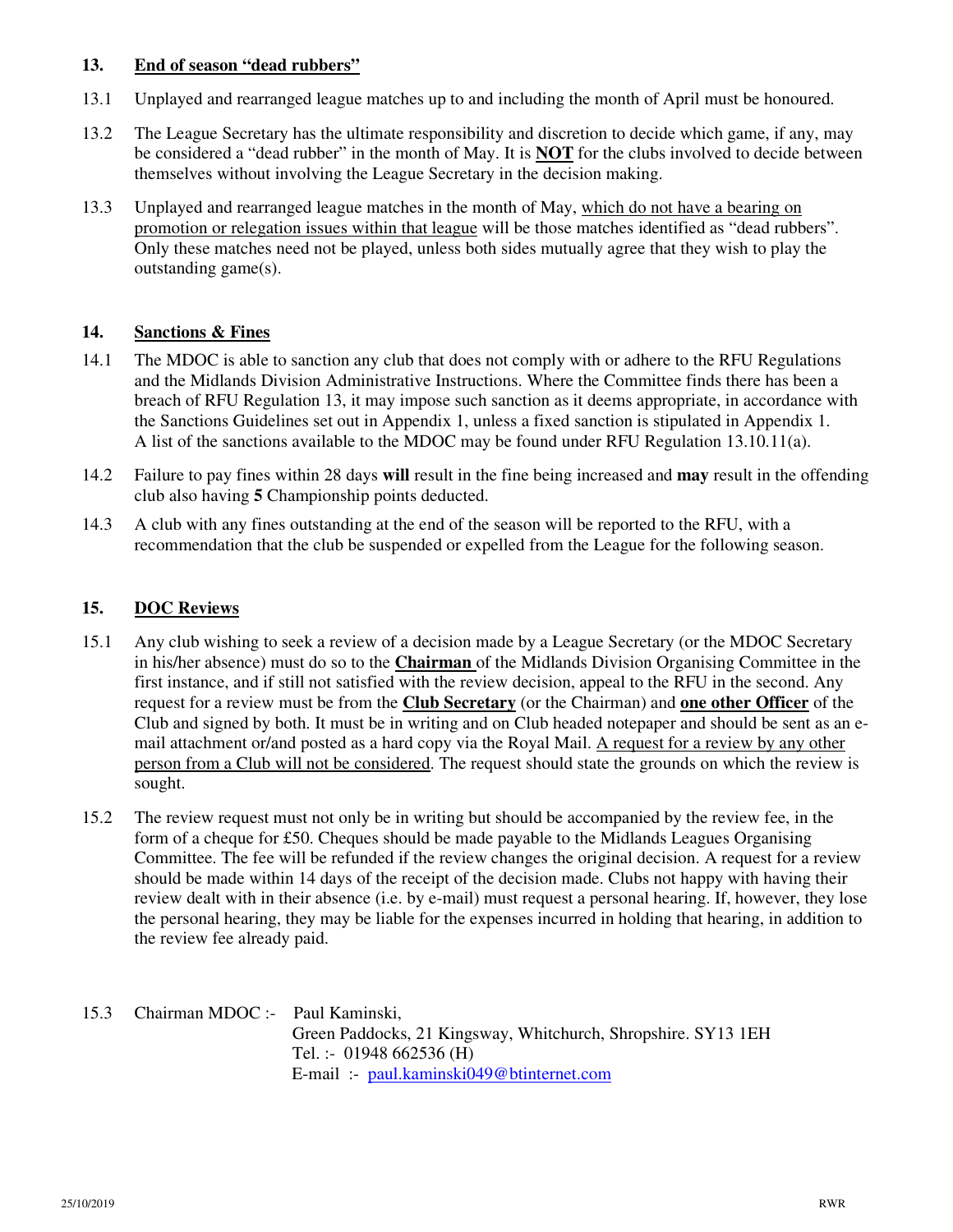15.4 Secretary MDOC :- Roger Rees. 2 Wain Close, Kinwarton, Alcester, Warwickshire. B49 6LA Tel. :- 01789 400082 (H) E-mail :- rogerwrees@sky.com

15.5 RFU Registrar & :- Bob Morrison – First Eleven Sports Results Agent RFU Results and Registration Office, PO Box 3781, Swindon. SN2 9GW Tel: 01793 677878 (Office) E-mail: office@rugbyadmin.net

# **Midlands Rugby Results Service** – all game results

Tel.: 0121 663 6631 or Text: 07797 800102